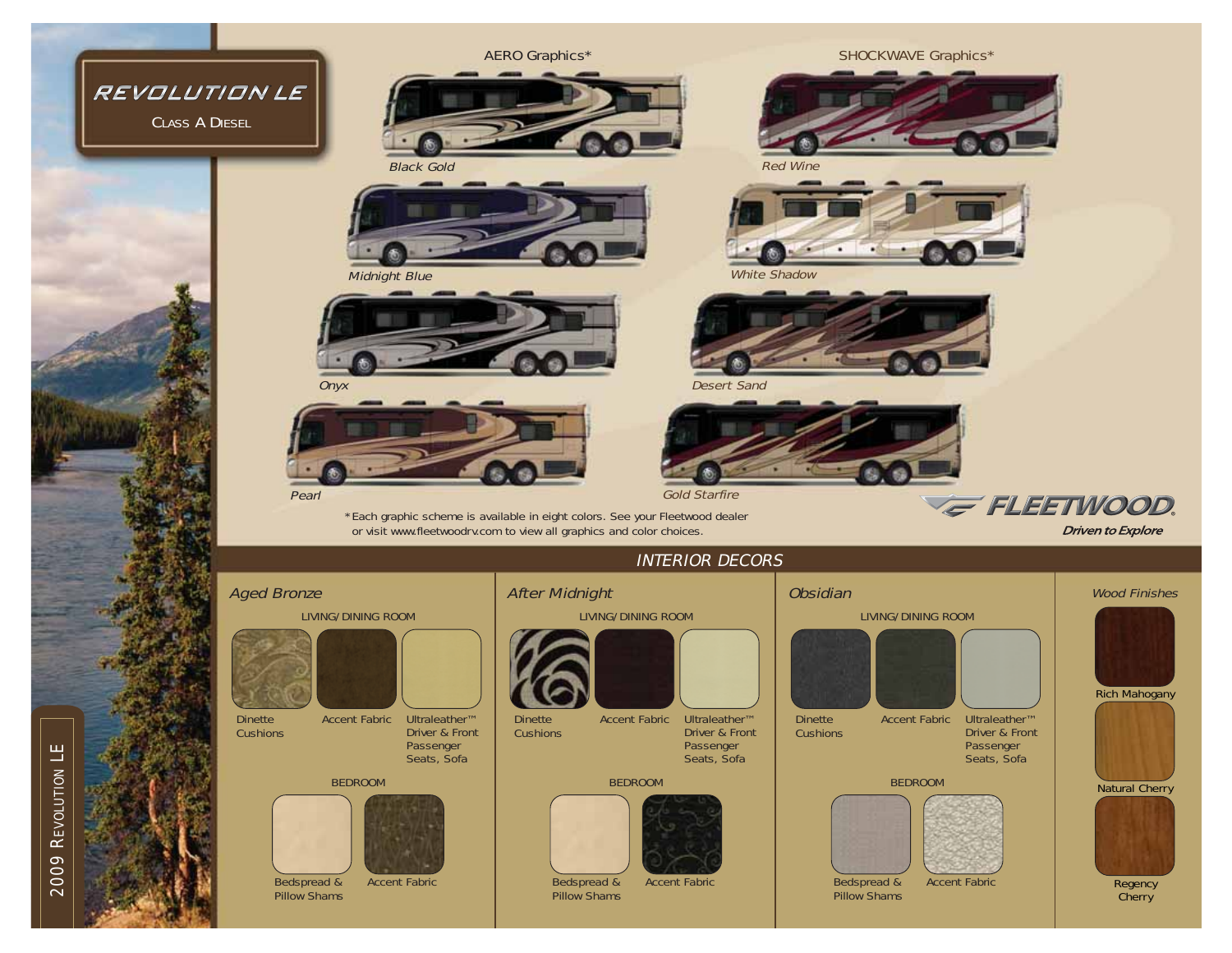## FLOOR PLANS

## 40E

Triple Slide-Out



Interior Storage Capacity: 147 cu. ft. Exterior Storage Capacity: 212 cu. ft. Available Options: 107, 115, 126, 128, 131, 160, 200, 830, 832, 855

# 42K

Full-Wall Slide Triple Slide-Out



Interior Storage Capacity: 175 cu. ft. Exterior Storage Capacity: 212 cu. ft.

Available Options: 107, 115, 126, 128, 131, 830, 832, 855, 856, 878

## 40R Full-Wall Slide Triple Slide-Out



Interior Storage Capacity: 165 cu. ft. Exterior Storage Capacity: 205 cu. ft. Available Options: 107, 115, 126, 128, 131, 160, 200, 821, 830, 832, 855, 856

## 42N

Quad Slide-Out



Interior Storage Capacity: 209 cu. ft. Exterior Storage Capacity: 212 cu. ft. Available Options: 107, 115, 126, 128, 160, 200, 830, 832, 855, 856, 879

## **OPTIONS**



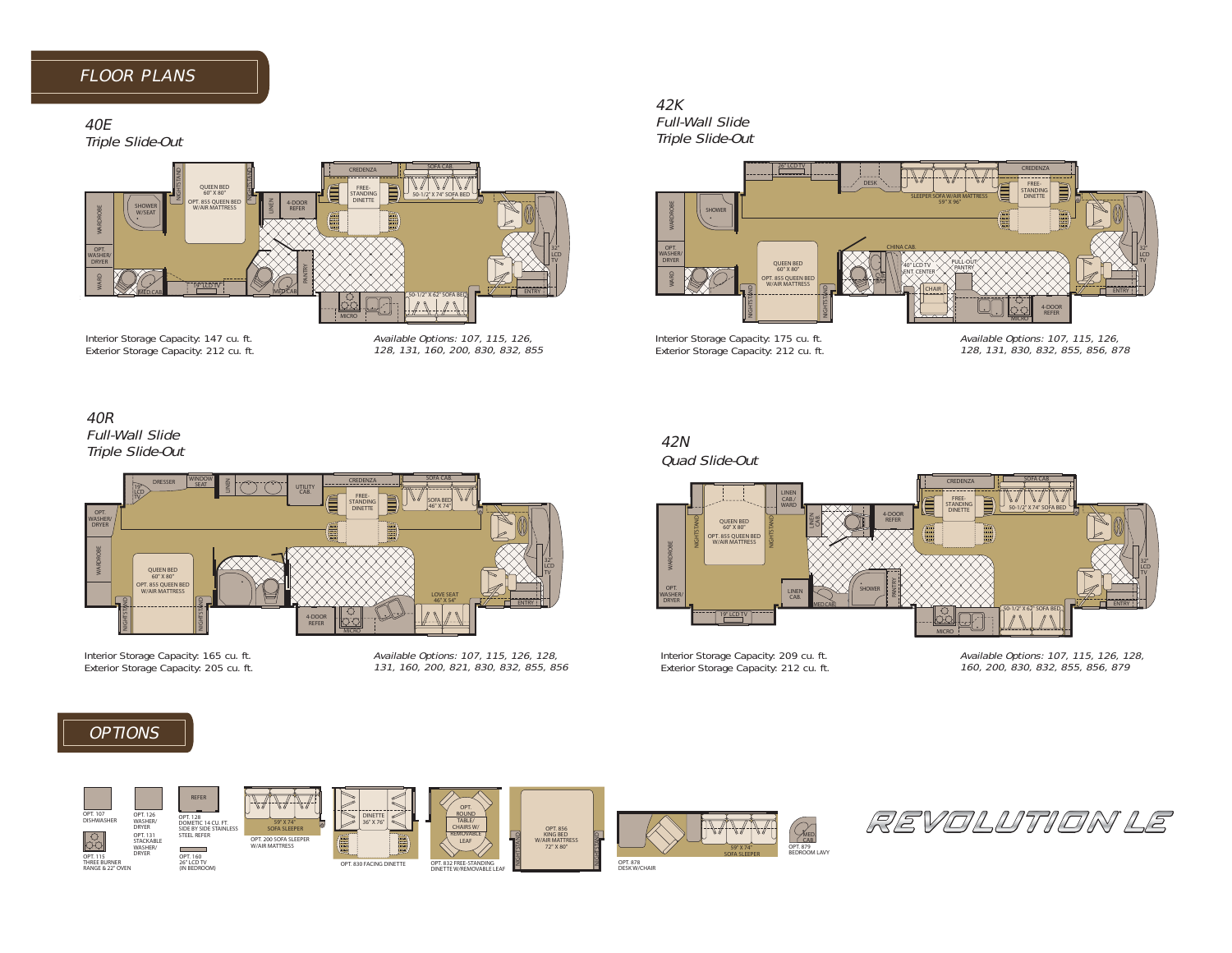### STANDARD FEATURES

#### INTERIOR

#### THROUGHOUT

- 25,000/34,000 Btu Dual Furnaces
- 84" Interior Ceiling Height
- Choice of Regency Cherry, Natural Cherry or Rich Mahogany Wood Finish
- Complete TuffPEX Plumbing System
- Day/Night Pleated Shades
- Deluxe Roller Bearing, Full Extension Drawer Guides & Transit-Ship Locks
- Denso Climate Control System
- Direct Spark Ignition 10 Gallon Water Heater 120V/Propane
- Dual Roof Mounted A/C High Efficiency w/Front Solar Panel (3 on 42K & 42N)
- Fabrica® Carpeting
- Hardwood Cabinet Doors/Drawers
- Padded Vinyl Ceiling
- Power Vent w/Rain Sensors (All Vents, Galley, Bath & Shower Area)
- Raised Panel Upper Cabinet Doors
- Solid Wood Drawers
- Centralized Control Panel Display Center at Entry
- Tank Level Monitor (Interior Only)
- Tile Floor at Front Entry
- Whole Coach Water Filtration System

#### • Wood Finish Return Air Intake for Furnace

#### DRIVER CONVENIENCE

- (2) Auxiliary 12V Dash Receptacles
- Power Driver/Front Passenger Sun Visors
- Adjustable Brake & Throttle Pedals
- Auxiliary Fog Lights
- Auxiliary Driving Lights
- Auxiliary Start Switch
- Battery Disconnect System
- CB Radio Ready
- Driver Side Manual Pull Down Shade
- Driver/Front Passenger Map Lights
- Flexsteel® Ultraleather™ Driver Seat w/Manual Lumbar/6 Way Power/Heat/Adjustable Armrest (Integrated Lap and Shoulder Belts)
- Wider Flexsteel® Ultraleather™ Passenger Seat w/6 Way Power/Electric Footrest (Integrated Lap and Shoulder Belts)
- I.C.C. Light Switch
- Electric Step Well Cover w/Lighted Step Well Area
- Rear Vision System w/One-Way Audio (Camera & Monitor)
- Soft Touch Smart Wheel
- Tilt & Telescoping Steering Wheel w/Adjustable Dash Gauge Package
- AM/FM/CD Pioneer® Radio w/Color Back Up Monitor and Touch Screen GPS

#### GALLEY

- Base Cabinet Storage for the Range & Galley Sink Covers
- Ceramic Tile Backsplash
- Ceramic Tile Flooring w/Accent (Laid Diagonally)
- GE® Convection Microwave Oven w/Built-in Range Hood
	-
- Hardwood Dinette Table, 2 Free-Standing Chairs & 2 Folding Chairs
- High Rise Galley Faucet w/Pull-Out Sprayer
- Large 70/30 Split Solid Surface Sink
- Norcold® 12 cu.ft. 4 Door Stainless Steel
- Refrigerator w/Ice Maker and Water Dispenser • Recessed 3 Sealed Burners Cook Top (Stainless Steel)
- Satin Polished Solid Surface Galley Counter Top
- Satin Polished Solid Surface Range & Sink Covers
- Coffer Ceilings w/Halogen Lighting on Dimmer Switch

#### LIVING ROOM

- Samsung® 32" LCD HDTV in Front Overhead
- Flexsteel® Ultraleather™ Love Seat
- Flexsteel® Ultraleather™ Sofa Bed
- Samsung® Home Theater System w/DVD Player and 5.1 Dolby® Surround Sound Speakers
- TracVision® Domed Digital Satellite System
- Coffer Ceilings w/Halogen Lighting on Dimmer **Switch**

#### BEDROOM

- Samsung® 19" LCD HDTV (26" in 42K)
- Samsung® DVD Player
- 60" X 80" Queen Bed Mattress
- Cedar Lined Wardrobe
- Day/Night Pleated Shades
- DSS 2nd Receiver Ready Bedroom Area (Coax Cable)
- Satin Polished Solid Surface Nightstand and Base Cabinet Counter Tops
- Coffer Ceilings w/Halogen Lighting on Dimmer Switch

#### **BATHROOM**

- Ceramic Tile Flooring
- Deluxe Medicine Cabinet
- Flip Down Shower Seat (40E)
- Moen<sup>®</sup> Hand Held Shower Head
- Residential China Bowl Flush Toilet w/Hand Sprayer (Select Models)
- Satin Polished Solid Surface Lavy Top w/Porcelair Bowl & Moen® Faucet
- Shower Door w/Obscure Glass
- Skylight in Shower
- Vacuum Flushed Toilet (Select Models)

### SAFETY/CONVENIENCE

- Multiple Seatbelt Locations
- Carbon Monoxide Detector/Alarm
- Centralized Control Panel Display Center
- Energy Management System (EMS) w/Soft Start
- Fire Extinguisher
- Propane Detector/Alarm
- Smoke Detector/Alarm EXTERIOR
- 

### THROUGHOUT

- (4) Aluminum Wheels
- (4) Mud Flaps
- 2000 Watt Pure Sine Wave Inverter w/Remote
- 50 Amp Service
- Battery Monitor
	- "Bus Style" Large One-Piece Windshield
	- Chrome "Bus Style" Heated Mirrors w/Remote Adjustment & Turn Signal Indicators

• Domed One-Piece Fiberglass Roof w/Radius Corners

**INTERIOR** 

**GALLEY** 

• Facing Dinette

• Dishwasher BEDROOM

EXTERIOR

• Automatic Generator Start System • Central Vacuum System w/Accessory Kit

• Stackable Washer/Dryer Unit (Select Models)

• Rear Vision System with Side Cameras

• Ultraleather™ Sofa Sleeper w/Air Mattress

• Dometic® Side-by-Side Stainless Steel Refrigerator

• Recessed 3 Sealed Burner, Stainless Steel Range

• 72" X 80" King Bed Mattress (Select Models) • Bedroom Ceiling Fan (Select Models)

• (14) Exterior Graphics Packages (Electric Awning

• Dual Roof Mounted A/C High Efficiency w/Heat

• Exterior Entertainment Center (Samsung® 19" LCD

• In-Motion TracVision® Domed Digital Satellite System

• Electric Power Cord Reel (Standard on 42N & 42K)

• Best in Class Ride Quality, Thanks to the Liberty

• Best in Class Exterior Styling and Graphics • Best in Class Interior Décors and Woods • Best in Class Floor Plans Including Full-Wall Slides and Rear Bath and a Half

FLEETWOOD ADVANTAGES

• B Tray Package (2) 54", (2) 36" • C Tray Package (1) 90", (1) 54", (1) 36" • D Tray Package (1) 54", (1) 36"

• Vented Washer/Dryer Unit

**OPTIONS** 

• Satellite Receiver Package • Water Heater 16 Gallon Output DRIVER CONVENIENCE

• Free-Standing Table & Chairs

• Dual Control Mattress • Second Sink (42N) • Samsung® 26" LCD HDTV

Included in Graphic Package) • A Tray Package (2) 90"

Pump and Front Solar Panel

HDTV W/Slide-Out Tray)

• Rear Rock Guard w/Logo

• Neutral Loss Protection • SaniCon Waste Pump

Chassis

w/Oven & Solid Surface Covers

• Spotlight w/Remote LIVING ROOM

• Large Windshield Washer Bottle w/Sprayer Nozzles

• (2) 12V Chassis Batteries (1000 Cold Cranking

• (4) 12 Volt House Maintenance Free AGM Batteries

• Allison® 3000 MH, 6 Speed Automatic Transmission

• Spartan® Modular Chassis w/400HP ISL Cummins®

• Aluminum Interlocking Floor/Wall/Ceiling Framing • Heated Water & Holding Tank Compartments • Liberty Chassis w/Patent Pending (Fleetwood

• Steel Surface on Front Bulkhead/Engine Frame

• Vacu-bond® Sidewall, Roof & Floor Construction

• (4) Turn Signal Lamps on Each Side of Coach • 30" Front Entry Door w/Dead Bolt • Front & Rear Docking Lights • Illuminated Entry Assist Handle

• Exterior Side Hinged Storage Doors (on Select

• Lighted Luggage Compartments • Pass-Through Compartments

• Vacu-bond® Insulated Storage Area

SAFETY/CONVENIENCE

• Porch Lights (2) • Power Entry Step • Automotive Safety Glass • Daytime Running Lights

STORAGE

Doors)

• Full Air Brakes w/Automatic Slack Adjusters • I-Beam Suspension w/Bilstein® Shocks • Side Radiator Configuration

• 15,000 lb Weight Distributing Hitch Receiver w/7

• Dual Holding Tank San-T-Flush™ System • Dual Pane Windows w/Screens • Electric Patio Awning

• Electronic Battery Control Center • Energy Management System (50 Amp) • Exterior Convenience Light at Dump Valves • Fiberglass Front/Rear Caps w/High Mounted

• Electric Front Entry Door Awning

• Multi Point Water Pump Switching • Onan® 8.0 KW Quiet Diesel Generator • Sound Insulation Front & Rear • Top Mounted Intermittent Wipers • Utility Light Front & Rear • Variable Speed Aquatec Water Pump • Window Awnings (Bedroom & Front Roadside

• Sloped Roof on Slide out Boxes

**Taillights** 

Windows)

AUTOMOTIVE

(Group 27)

Engine BODY STRUCTURE

Exclusive)

Amps Each Battery)

Pin Electrical Hook-up† • 160 Amp Alternator • 4 Point Automatic Levelers

• Anti-Lock Brake System (ABS)